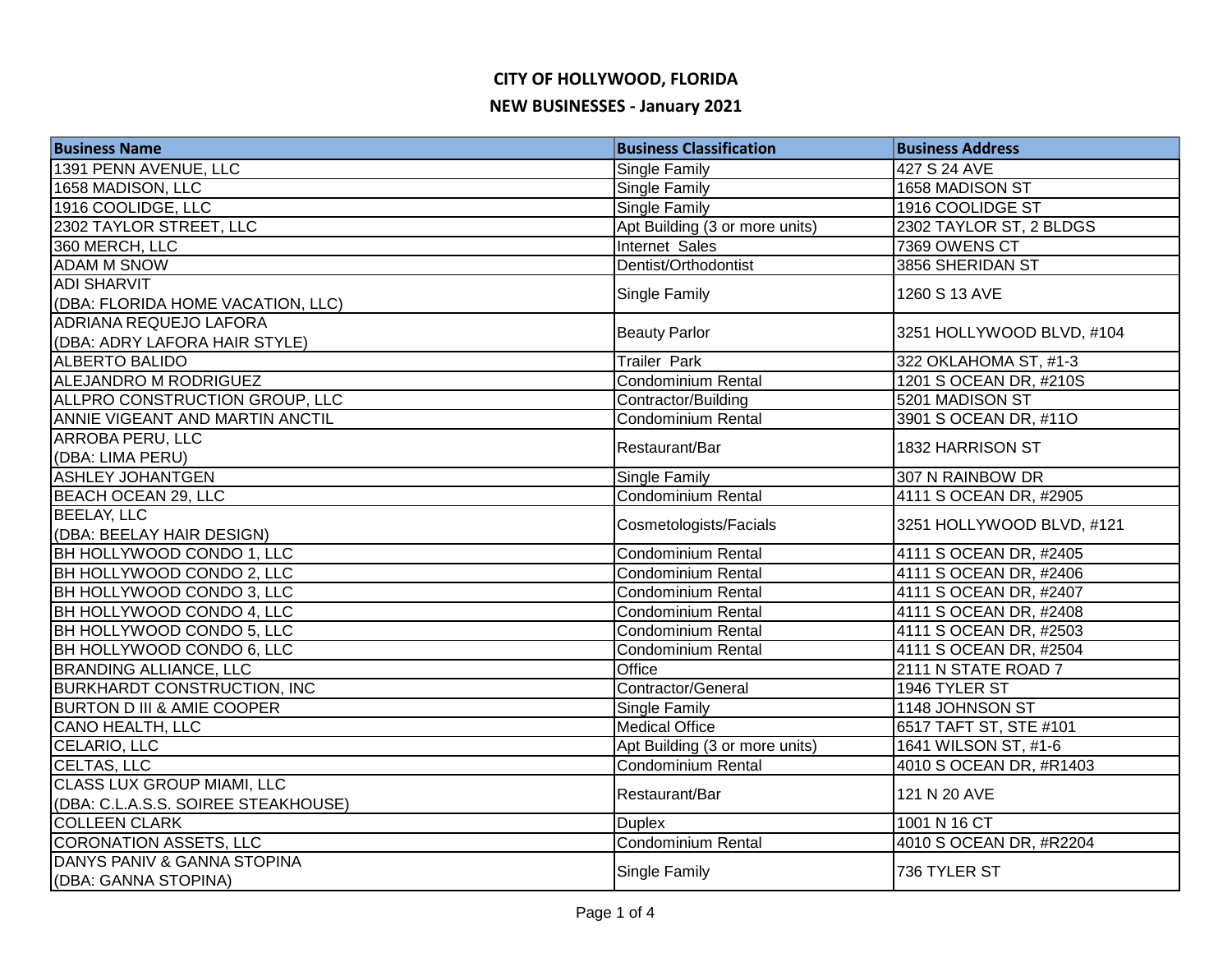#### **CITY OF HOLLYWOOD, FLORIDA**

#### **NEW BUSINESSES - January 2021**

| <b>Business Name</b>                          | <b>Business Classification</b> | <b>Business Address</b>      |
|-----------------------------------------------|--------------------------------|------------------------------|
| DEL MAR HOLLLYWOOD, LLC                       | <b>Commercial Rental Units</b> | 315 ARTHUR ST                |
| DERMATOLOGY GROUP OF FL, PA                   | <b>Medical Office</b>          | 3850 HOLLYWOOD BLVD, #3B     |
| <b>EMPATH ELEVATION, LLC</b>                  | Astrologist/Clairvoyants       | 2028 HARRISON ST, #201-7     |
| FLORIDA BUSINESS BROKERS & REALTY, LLC        | <b>Broker/Real Estate</b>      |                              |
| (DBA: F B B REALTY)                           |                                | 3800 S OCEAN DR, #G5         |
| FREEDOM55. LLC                                | Office                         | 6151 PEMBROKE RD             |
| (DBA: REN-O-FIX HOME SOLUTIONS)               |                                |                              |
| <b>GENESIS COMMUNITY CARE, INC</b>            | 9545 Tutoring                  | 2148 COLLINS CT              |
| <b>GEORGE MANOLACIDIS</b>                     | Single Family                  | 5701 SHERIDAN ST             |
| <b>GOURMET BKM CATERING, LLC</b>              | Restaurant/Bar                 | 600 N SURF RD                |
| HAPPY HOUSES INVESTMENTS, LLC                 | <b>Duplex</b>                  | 910-912 N 56 AVE             |
| HARD WORK AUTO BODYSHOP, LLC                  | Auto/Paint & Body              | 5638 FUNSTON ST, #1 & 2      |
| HIDE INVESTMENT 3801, LLC                     | <b>Condominium Rental</b>      | 4111 S OCEAN DR, #3801       |
| HIDE INVESTMENT 3802, LLC                     | <b>Condominium Rental</b>      | 4111 S OCEAN DR, #3802       |
| HOLLYWOOD ROOM, LLC                           | Hotel/Motel                    | 315 ARTHUR ST-SUBLEASE       |
| HOLLYWOOD ROOM, LLC                           | Hotel/Motel                    | 322 NEVADA ST-SUBLEASE       |
| HOME VALUE OF FL, LLC                         | Contractor/Construction        | 4000 HOLLYWOOD BLVD, 555-S   |
| <b>HUGO VICTOR BEJAR</b>                      | Physician                      | 750 S FEDERAL HWY            |
| HYDE 2310, LLC                                | Condominium Rental             | 4111 S OCEAN DR, #2310       |
| <b>IEH AUTO PARTS, LLC</b>                    | <b>Auto Parts Sales</b>        | 860 S STATE ROAD 7           |
| IH3 PROPERTY FLORIDA, L.P.                    | <b>Single Family</b>           | 3840 SW 53 CT                |
| INTERNATIONAL STUDIES CHARTER HIGH SCHOO, INC | School/Charged For Student     | 2650 VAN BUREN ST            |
| <b>ITSONSALE, INC</b>                         | Wholesale Merchandise          | 419 S 21 AVE                 |
| <b>JAY B LABIANCO</b>                         | Apt Building (3 or more units) | 1015 S 17 AVE-2 BLDGS        |
| JD TECHNOLOGIES, LLC                          | Office                         | 7401 BUCHANAN ST             |
| <b>JOHN O'NEILL</b>                           | <b>Condominium Rental</b>      | 3901 S OCEAN DR, #2K         |
| <b>JOHN R MCGUIRE</b>                         | <b>Single Family</b>           | 2401 WILSON ST               |
| (DBA: SENNO LLC)                              |                                |                              |
| <b>JOSEPH GOLDGLANTZ</b>                      | Single Family                  | 3841 N 37 AVE                |
| JQ TEN HARBOR, LLC                            | <b>Condominium Rental</b>      | 2820 N OCEAN DR, #3          |
| KARIM RAFAEL HARFOUCHE                        | Physician                      | 6849 TAFT ST                 |
| <b>KIRK BADINE</b>                            | <b>Duplex</b>                  | 1940-1942 RODMAN ST, 2 BLDGS |
| <b>KYLE SHERROD, MD</b>                       | Physician/Osteopath            | 3600 WASHINGTON ST           |
| LA TIA FOOD TRUCK, INC                        | Small Vendor/Mobile            | 6435 PEMBROKE RD             |
| <b>LAZER BELOS</b>                            | <b>Condominium Rental</b>      | 1201 S OCEAN DR, #204N       |
| <b>LINE AHLSTROM</b>                          | <b>Condominium Rental</b>      | 335 CONNECTICUT ST, #110     |
| LNV FAMILY, LLC                               | <b>Single Family</b>           | 1626 JEFFERSON ST            |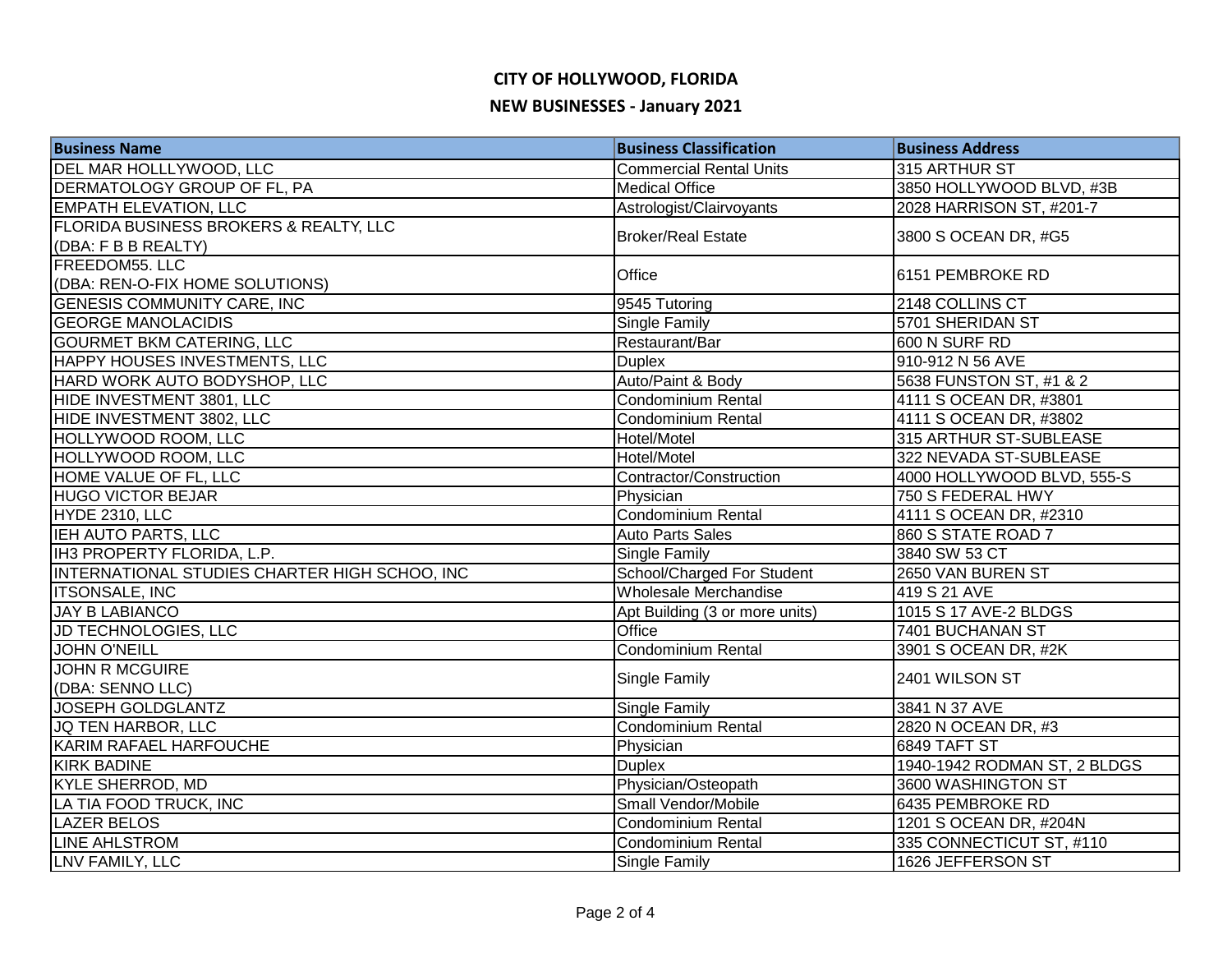# **CITY OF HOLLYWOOD, FLORIDA**

### **NEW BUSINESSES - January 2021**

| <b>Business Name</b>                       | <b>Business Classification</b>     | <b>Business Address</b>     |
|--------------------------------------------|------------------------------------|-----------------------------|
| LUIS IGNACIO ALEIXANDRE                    |                                    |                             |
| (DBA: ALEIXANDRE LUIS)                     | Single Family                      | 1513 WILEY ST               |
| <b>MARIE MACDALA ROSIER</b>                | Accountant/Auditors                | 4000 HOLLYWOOD BLVD, #555-S |
| MIKMIK INVESTMENTS, LLC                    | Hotel/Motel                        | 1908 BUCHANAN ST            |
| <b>MS AUTO SALES, LLC</b>                  | <b>Auto Sales</b>                  | 5815 DEWEY ST               |
| MY SOCIAL CIRCLE THERAPY, INC              | <b>Certified Specialist</b>        | 3251 HOLLYWOOD BLVD, #142   |
| <b>NEVADA HOTEL, LLC</b>                   | <b>Commercial Rental Units</b>     | 322 NEVADA ST               |
| <b>ODED SHECHTER</b>                       | Physician                          | 5555 HOLLYWOOD BLVD, #320   |
| ORAIPESA INVESTMENT CORP                   | <b>Condominium Rental</b>          | 4111 S OCEAN DR ,#3610      |
| <b>ORLANDO &amp; DAISY GORRA</b>           | <b>Duplex</b>                      | 5620 BUCHANAN ST, #1-2      |
| PACHA POOL SERVICES, CORP                  | 9387 Pool Maintenance              | 1707 N 45 AVE               |
| PALINDROME CONSULTING, INC                 | Office                             | 2031 HARRISON ST            |
| PMU EMPIRE, LLC                            | <b>Tattoo Shop</b>                 | 2 OAKWOOD BLVD, #190        |
| PREMIUM TRADING, LLC                       | <b>Condominium Rental</b>          | 4010 S OCEAN DR, #T4303     |
| QUICK LATIN STORE, INC                     | Grocery/Convenience Store          |                             |
| (DBA: QUICK LATIN STORE)                   |                                    | 4860 S STATE ROAD 7, #1     |
| RACINES SJ, LLC                            | <b>Condominium Rental</b>          | 3856 S CIRCLE DR, #10       |
| RACINES SJ, LLC                            | Condominium Rental                 | 1431 S 14 AVE, #206         |
| <b>RBG GROUP PROPERTIES, LLC</b>           | Condominium Rental                 | 1830 RADIUS DR, #1013       |
| REBECCA F ANDERSON, MD                     | Physician                          | 1005 JOE DIMAGGIO DR        |
| <b>ROCIO BOGRAN</b>                        | Condominium Rental                 | 4802 WASHINGTON ST, #12     |
| <b>ROGER HAMMAL REV LIV TR</b>             | Condominium Rental                 | 2101 S OCEAN DR, #1104      |
| <b>SAGEK, INC</b>                          | <b>Condominium Rental</b>          | 777 N OCEAN DR, #S517       |
| SALEI PRIMARY CARE, INC                    |                                    | 121 SW 61 TER, SUITE C      |
| (DBA: INESA SALEI MD)                      | Physician                          |                             |
| SARAH ASHLEY DUNN, MD                      | Physician                          | 1005 JOE DIMAGGIO DR        |
| <b>SOPHIA ALO</b>                          | <b>Condominium Rental</b>          | 2501 S OCEAN DR, #326       |
| SOS PLUMBING AND AIR CONDITIONING, CORP    | Contractor/Specialty               | 1201 S OCEAN DR, #219S      |
| SOUTH FLORIDA USA 2, INC                   | Grocery/Convenience Store          | 5400 S STATE ROAD 7         |
| (DBA: SMOKE UNLIMITED TOBACCO & BEVERAGES) |                                    |                             |
| <b>SPEEDY PLASTICS, LLC</b>                | Internet Sales                     | 138 GREENS RD, #138         |
| TAINA'S AUTO SPA, LLC                      | Car Wash & Detail                  | 6841 JOHNSON ST             |
| TIER 1 INFRASTRUCTURE, LLC                 | <b>Consultant/Business Advisor</b> | 6860 SCOTT ST               |
| <b>TOMABA, LLC</b>                         | <b>Condominium Rental</b>          | 4010 S OCEAN DR, #R2709     |
| USV FORTLAUDERDALE, LLC                    | Car/Truck Lease/Rental             | 2550 MIAMI RD, A1           |
| <b>VALAND VIEW, LLC</b>                    | <b>Condominium Rental</b>          | 4111 S OCEAN DR, #3705      |
| <b>VALUE TIRE, LLC</b>                     | <b>Tire Store</b>                  | 5614 FUNSTON ST             |